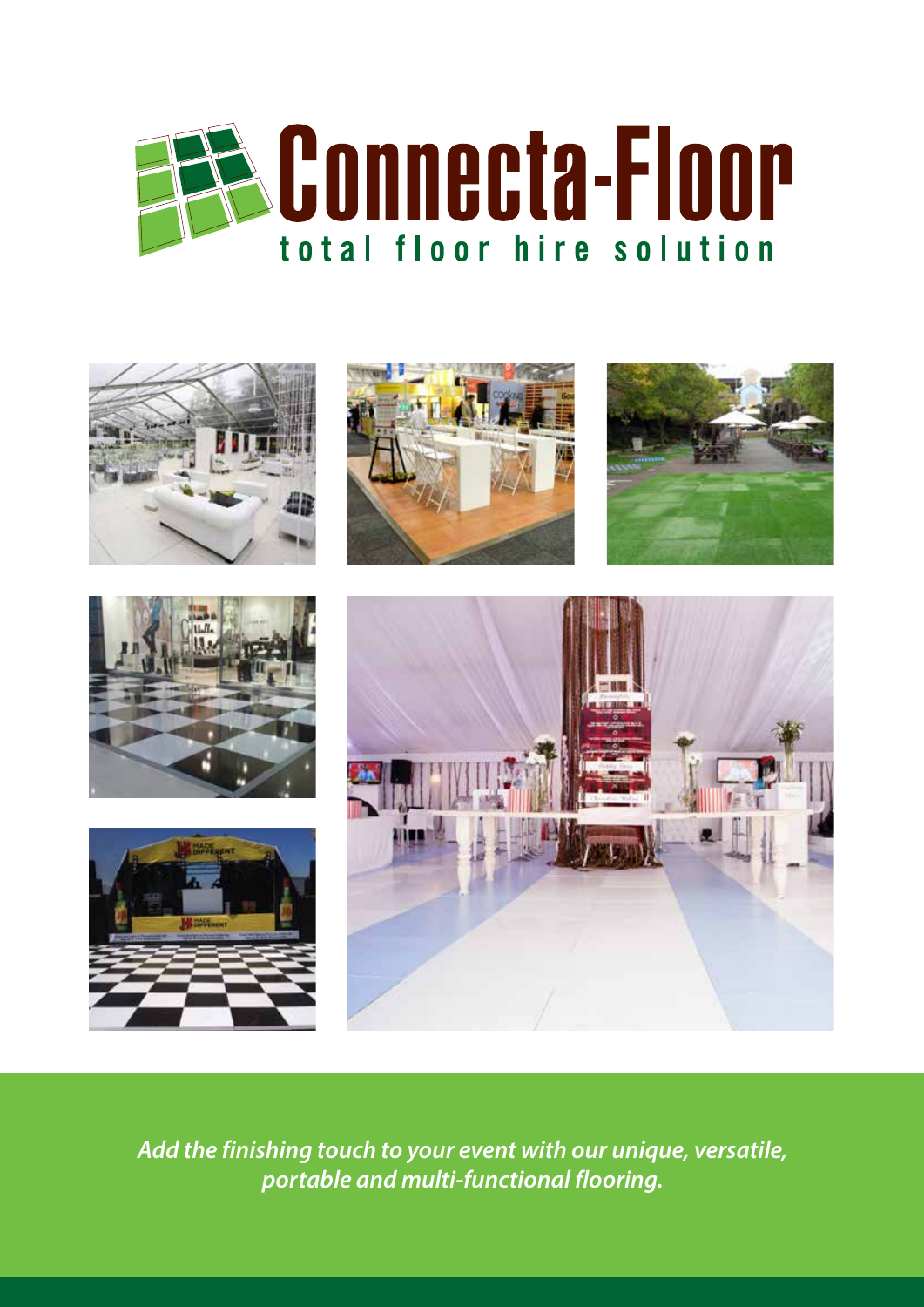# **About Connecta-floor**

Connecta-floor started in 2009 with the vision of a locally produced quality product that is both larger, harder wearing and far superior looking than what is available on the market. We started manufacturing our own locally designed and engineered rental floor panels in Durban and by early 2010 had bought out the panels in **3 finishes** namely



# • Savannah • Pearl teak, Wheat • Astro turf.

|                    | Laminate                                                                                                                                                                                      | Astro-turf                                                              |
|--------------------|-----------------------------------------------------------------------------------------------------------------------------------------------------------------------------------------------|-------------------------------------------------------------------------|
| Surface            | 8.3mm high density<br>laminate board with<br>aluminium oxide surface<br>finish for high abrasion<br>resistance                                                                                | Short pile<br>synthetic<br>fibers made<br>to look like<br>natural grass |
| Colours            | Pearl teak, Wheat, Savannah                                                                                                                                                                   | Green                                                                   |
| Core               | 12mm medium density fibreboard, rated E1                                                                                                                                                      |                                                                         |
| Locking<br>system  | Modular locking system, keeps all panels<br>tightly locked and 'Connecta-ramps' firmly in<br>place. No ridges / protrusions to trip over                                                      |                                                                         |
| Dimensions         | Ready made panels which come in different<br>sizes to fit your octanorm stand<br>$\cdot$ 750 $\times$ 750 $\times$ 22mm<br>$\cdot$ 500 $\times$ 750 x 22mm<br>$\cdot$ 250 $\times$ 500 x 22mm |                                                                         |
| Weight             | 14.5kg per panel                                                                                                                                                                              |                                                                         |
| Packaging          | Connecta-boxes of 50 units                                                                                                                                                                    |                                                                         |
| Finishing<br>ramps | Silver milled finished or on request bronze<br>available                                                                                                                                      |                                                                         |

Keeping up with moving trends and requests for customization we now offer; mixed black and white panels, wide variety vinyl colours, custom vinyl prints, monograms and painted panels, the possibilities are endless.







**Specifications:**





**Ideal for indoor and under cover outdoor use**







Car diplays Mall flooring Exhibitions Dance floors Staging Weddings Cover beaches











Ailses

Marquees

Photographs may vary from actual samples. Mobile flooring reserves the right to alter/change the product without prior notice. Information correct at time of going to print. October 2018

Weddings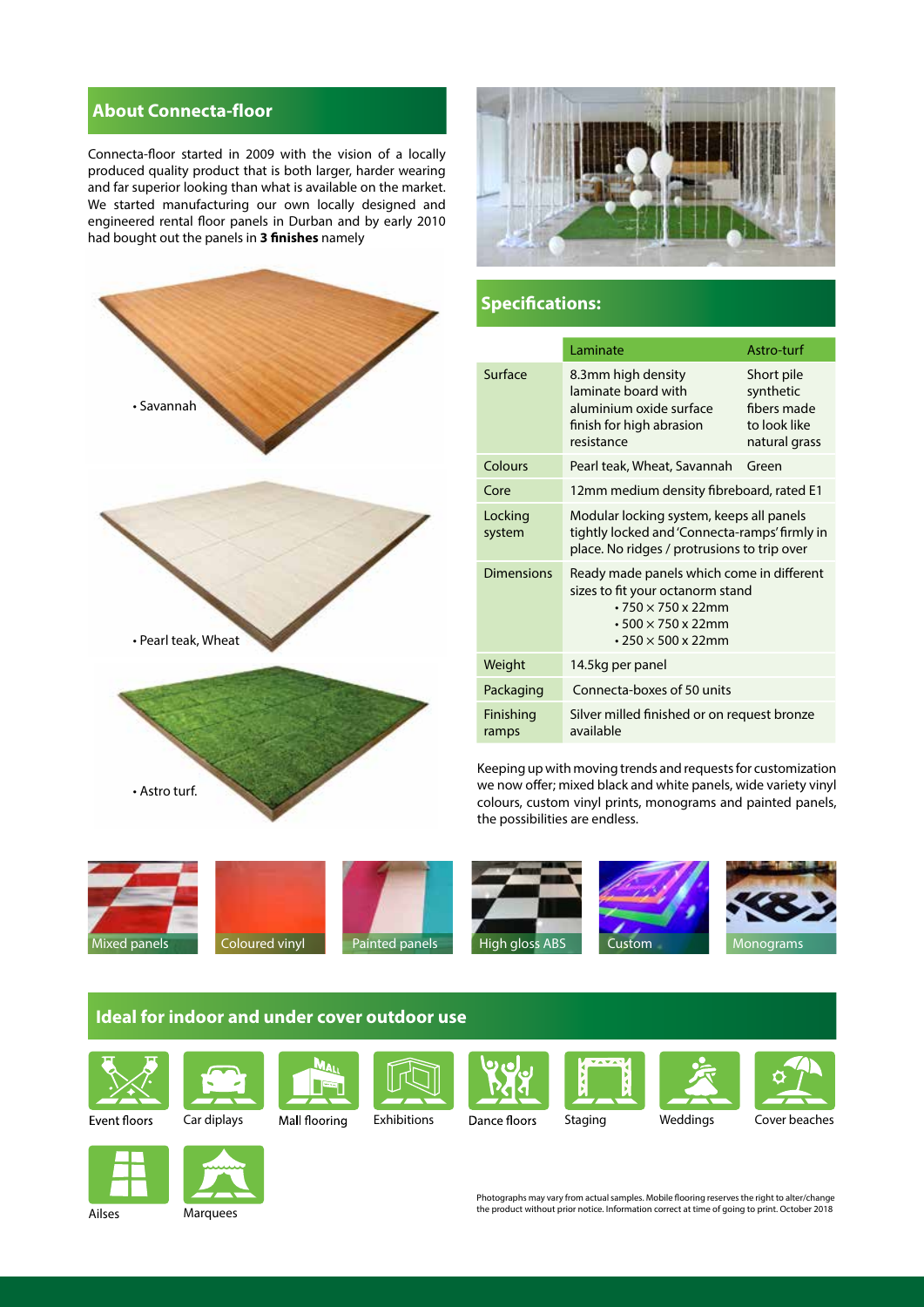## **Connecta-floor's unique features**



The modular loose panels are easy to transport. Can be assembled in minutes and installed over sand, gravel, stone, grass, paving or concrete. It is an incredibly easy, time and labour saving way to set up virtually anywhere.



# **Quick and easy to install and transport**

There is no need for special tools or screws with our flooring panels. They simply slot together for easy set-up or removal and are locked together using an allen key.

When the panels are pushed together, they form a solid structure that won't come apart while the floor is in use. The panels are locked in position. The outside edges of the floor are made safer and stronger with a finishing ramp. Ensuring that the whole structure is convenient, attractive and durable.



**Flame resistant**

Connecta-floor meet commercial flammability codes and a number of other safety codes with it's high flame resistance and low smoke emission. Fire classification: EN13501-1/ EN14041:2004 Flame Retardant – B1



Connecta-Floor is stain resistant to the toughest most common "eventing" stains such as tea, coffee, mud, wine and lipstick.





Easy, user-friendly lay-in (or drop in) cable reticulation power channels available on request. The cables run in tamper resistant channels and the flooring panel is protected by an aluminum framework.



**Connecta-ramp**

Strong and durable 13° 'Connectaramps' are easy to attach, improve the safety rating of the floor are wheel chair friendly, provides safe access and are available in silver milled finished or on request bronze.



An integrated locking system that keeps the floor from pulling apart and allows for a neat finish as each Connecta-floor panel is protected by an aluminum frame.



Eco friendly as it is manufactured locally in South Africa on locations at our Durban warehouse and stored in our various warehouses across South Africa.